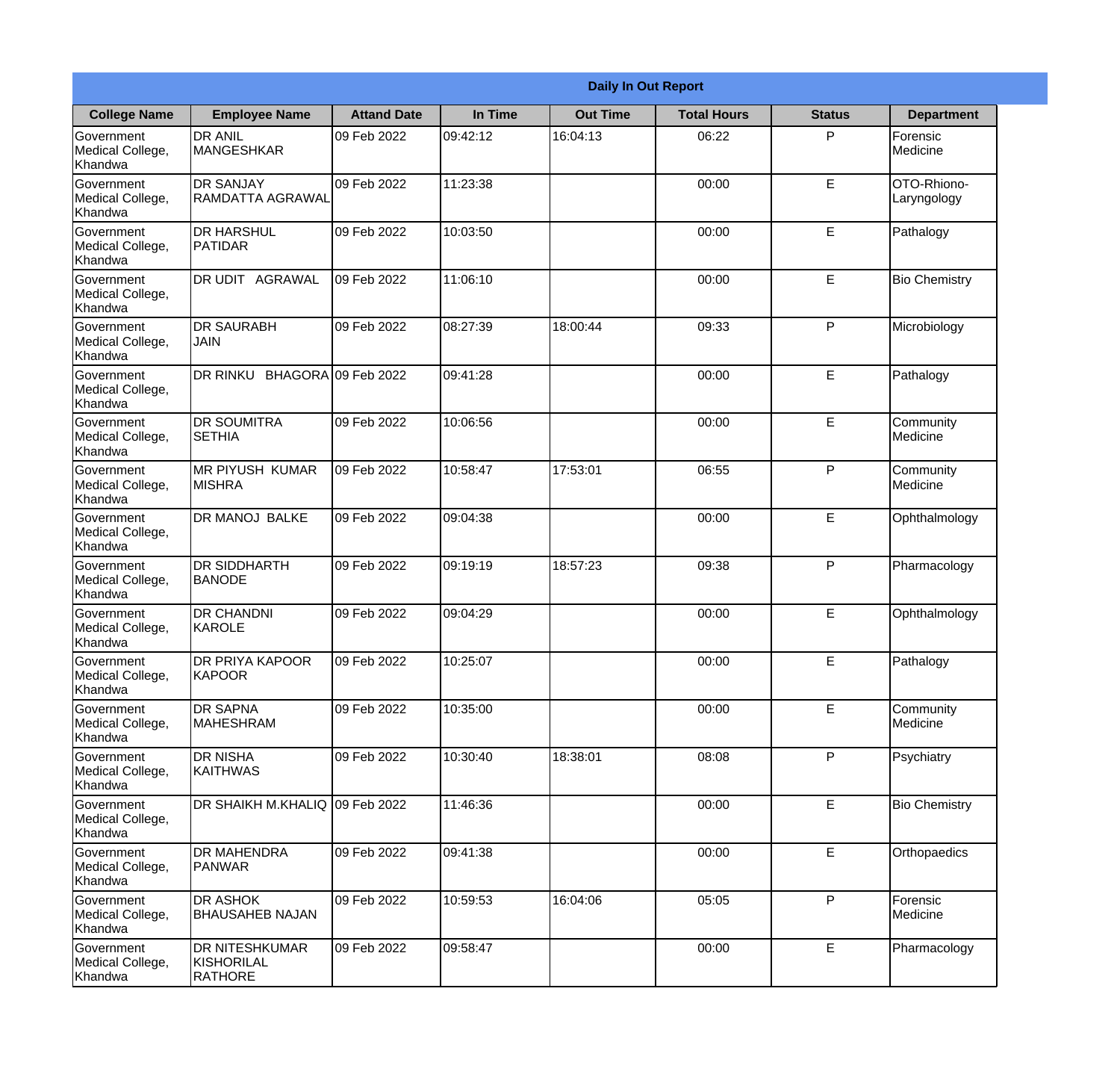| <b>Designation</b>                  | Category          |
|-------------------------------------|-------------------|
| Assistant Professor   Para Clinical |                   |
| Professor                           | Clinical          |
| Assistant Professor   Para Clinical |                   |
| Associate Professor Non Clinical    |                   |
| Associate Professor Para Clinical   |                   |
| Assistant Professor   Para Clinical |                   |
| Assistant Professor   Para Clinical |                   |
| Statistician                        | Para Clinical     |
| Assistant Professor   Clinical      |                   |
| Associate Professor   Para Clinical |                   |
| Assistant Professor                 | <b>I</b> Clinical |
| Demonstrator/Tutor   Para Clinical  |                   |
| Associate Professor   Para Clinical |                   |
| Assistant Professor   Clinical      |                   |
| Professor                           | Non Clinical      |
| <b>Assistant Professor</b>          | Clinical          |
| Associate Professor   Para Clinical |                   |
| Demonstrator/Tutor   Para Clinical  |                   |

## **Daily In Out Report**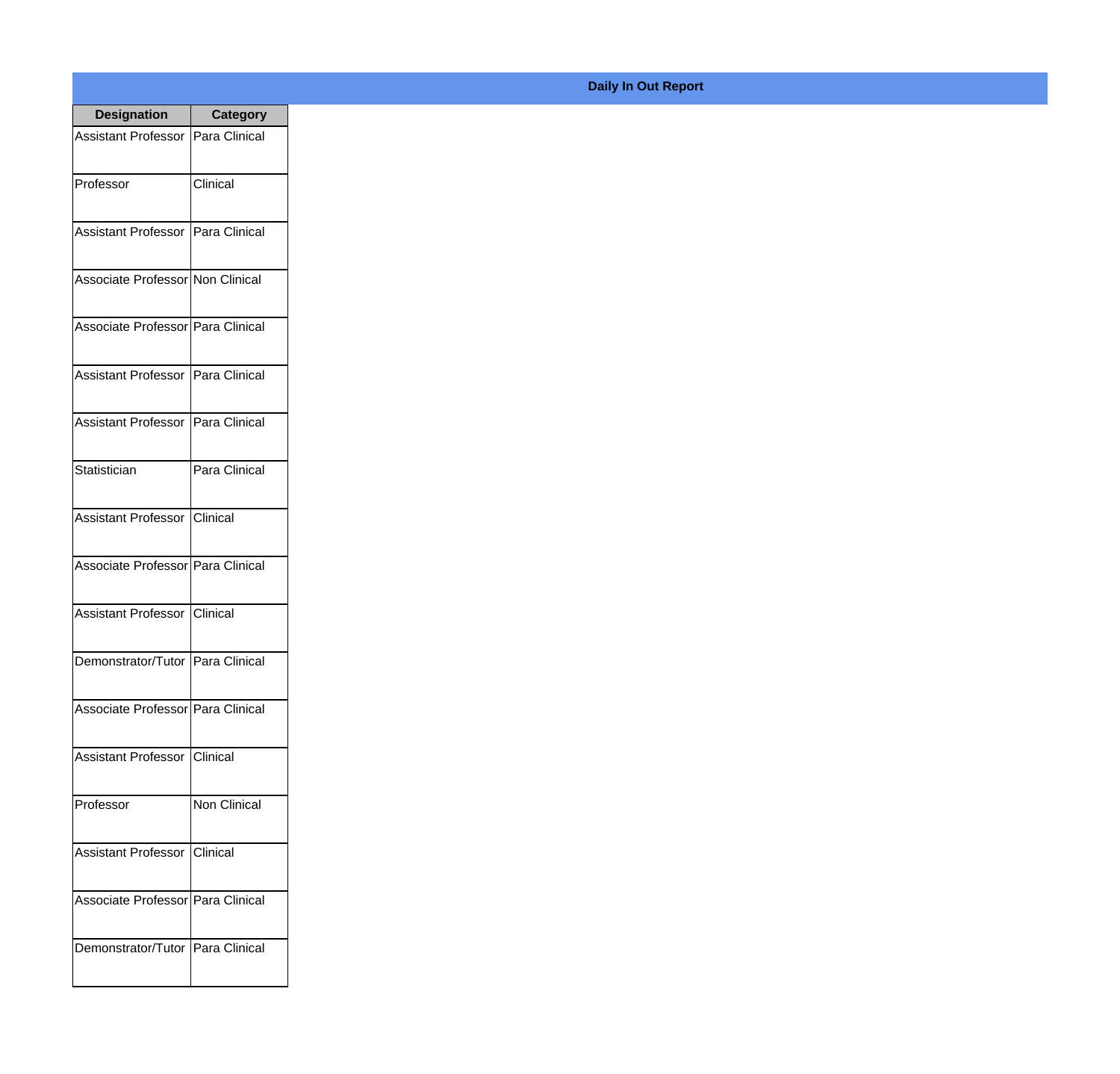|                                                         |                                   |             |           | <b>Daily In Out Report</b> |       |    |                             |
|---------------------------------------------------------|-----------------------------------|-------------|-----------|----------------------------|-------|----|-----------------------------|
| Government<br>Medical College,<br>Khandwa               | IDR PRIYESH<br>IMARSKOLE          | 09 Feb 2022 | 17:30:51  |                            | 00:00 | E  | Community<br>Medicine       |
| <b>Government</b><br>Medical College,<br>Khandwa        | IDR SUNIL BAJOLIYA                | 09 Feb 2022 | 10:52:27  |                            | 00:00 | E  | IOTO-Rhiono-<br>Laryngology |
| <b>Government</b><br>Medical College,<br>Khandwa        | IDR NISHA MANDLOI<br>IPANWAR      | 09 Feb 2022 | 109:55:42 | 17:25:17                   | 07:30 | P  | Obstetrics &<br>Gynaecology |
| <b>Government</b><br>Medical College,<br><b>Khandwa</b> | <b>IDR MUKTESHWARI</b><br>IGUPTA  | 09 Feb 2022 | 09:42:42  |                            | 00:00 | E. | Pharmacology                |
| <b>Government</b><br>Medical College,<br>Khandwa        | <b>IDR PURTI AGARWAL</b><br>SAINI | 09 Feb 2022 | 109:55:18 |                            | 00:00 | E  | Pathalogy                   |
| Government<br>Medical College,<br>lKhandwa              | <b>DR YASHPAL RAY</b>             | 09 Feb 2022 | 12:57:45  |                            | 00:00 | E. | Anatomy                     |